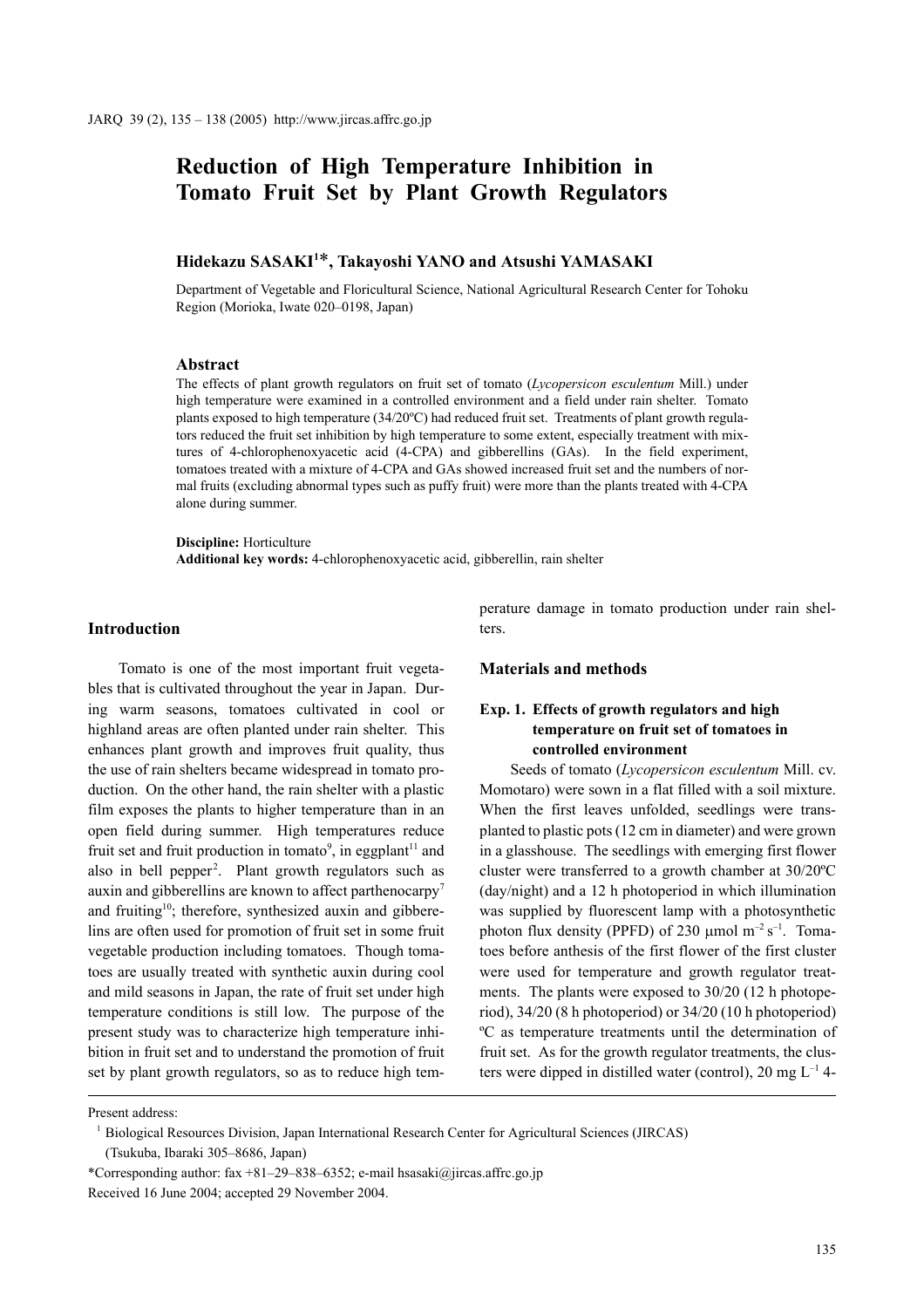chlorophenoxyacetic acid (4-CPA; Nissan Chemical Industries, Ltd. Tokyo, Japan), or a 20 mg  $L^{-1}$  mixture of 4-CPA and gibberellins (dominant  $GA_3$  and a small amount of GA<sub>1</sub> compound; Meiji Seika Kaisha, Ltd. Tokyo, Japan) when the anthesis of second or third flower blooms occurred. Each treatment was conducted using 9 plants. The fruits were harvested 12 days after the growth regulator treatments. Fruit set ratio was calculated as a percentage of fruit number (diameter was over 10 mm) to flower number (including buds just before anthesis) of the growth regulator treatments.

## **Exp. 2. Effects of growth regulators on fruit set of tomatoes under high temperature condition**

Experimental conditions were the same as Exp. 1, except for the temperature treatment which was 34/20 (8 h photoperiod) ºC and growth regulator treatments which were applied as follows. The plants were treated with growth regulators by dipping the cluster in distilled water (control), 5/20 (4-CPA / GAs), 20/5, 20/20, 20/ 50, or 50/20 mg  $L^{-1}$  growth regulators.

# **Exp. 3. Effect of growth regulators on fruit set of tomatoes under rain shelter in the field**

Seeds of tomato (cv. Momotaro) were sown in a flat filled with a soil mixture on April 12, 2001. When the first leaves unfolded, seedlings were transplanted to plastic pots and were grown in a glasshouse. On May 31, the seedlings were planted in the experimental field of National Agricultural Research Center for Tohoku Region under a rain shelter (width 1.6 m, height 2 m) with a plastic film (Nouviace 0.1 mm in thickness; Mitsubishi Chemical MKV Co., Tokyo, Japan). Cultivation procedures were in accordance with the customary practices. The 5th clusters at anthesis were used. On August 15, the 5th clusters were dipped in distilled water (control), 20 mg  $L^{-1}$  4-CPA (4-CPA), or a 20 mg  $L^{-1}$  mixture of 4-CPA and GAs (4-CPA+GA) as growth regulator treatments. Fruit set ratio was calculated on August 30 as a percentage of fruit number (diameter was over 20 mm) to flower number (including buds just before anthesis) when the growth regulator treatment was applied.

# **Exp. 4. Effect of growth regulators on fruit set and occurrence of abnormal fruit of tomatoes under rain shelter in the field**

Seeds of tomato (cv. Momotaro) were sown in a flat filled with a soil mixture on April 21, 2002. When the first leaves unfolded, seedlings were transplanted to plastic pots and were grown in a glasshouse. On May 13, the seedlings were planted in the experimental field of National Agricultural Research Center for Tohoku Region under the rain shelter (width 1.6 m, height 2 m) with a plastic film. Cultivation procedures were in accordance with the customary practices. On August 16, the 5th and 6th clusters were treated with the same growth regulators as in Exp. 3. The numbers of plants used for the control, 4-CPA and 4-CPA+GA treatments were 35, 34 and 35, respectively. Fruit set ratio was calculated on August 30 as a percentage of fruit number (diameter was over 20 mm) to flower number (including buds just before anthesis) when the growth regulator treatment was applied. The mature fruits were harvested for assessing abnormal fruits on October 22.

### **Results and discussion**

# **Exp. 1. Effects of growth regulators and high temperature on fruit set of tomatoes in controlled environment**

Tomato plants exposed to high temperature (34/20ºC) had reduced fruit set (Table 1). The treatment

**Table 1. Effects of growth regulators and high temperature on fruit set of tomatoes in controlled environment**

| Treatment                 | Fruit set ratio of first cluster $(\% )$ |                        |                        |
|---------------------------|------------------------------------------|------------------------|------------------------|
|                           | $30/20$ <sup>o</sup> C <sup>a)</sup>     | $34/20$ <sup>o</sup> C | $34/20$ <sup>o</sup> C |
| photoperiod               | 12 h                                     | 8 h                    | 10 <sub>h</sub>        |
| Control $b$               | $42.9^{x*}$                              | $0.0^{\mathrm{x}}$     | $0.0^x$                |
| $4$ -CPA $^{\rm c)}$      | $100.0$ <sup>y</sup>                     | 59.8 <sup>y</sup>      | $39.8^{y}$             |
| $4$ -CPA/GA <sup>d)</sup> | 917 <sup>y</sup>                         | 88.0 <sup>y</sup>      | $75.9^z$               |

a): Temperature of growth regulators treatment for determination of fruit set (day/night).

b): Clusters dipped in distilled water.

c): Clusters dipped in 20 mg·L–1 4-chlorophenoxyacetic acid (4-CPA).

d): Clusters dipped in 20 mg·L<sup>-1</sup> mixture of 4-CPA and gibberellins (dominant  $GA_3$  and a small amount of  $GA_1$  compound).

∗: Means indicated by different letters within a column are significantly different at 0.05 level.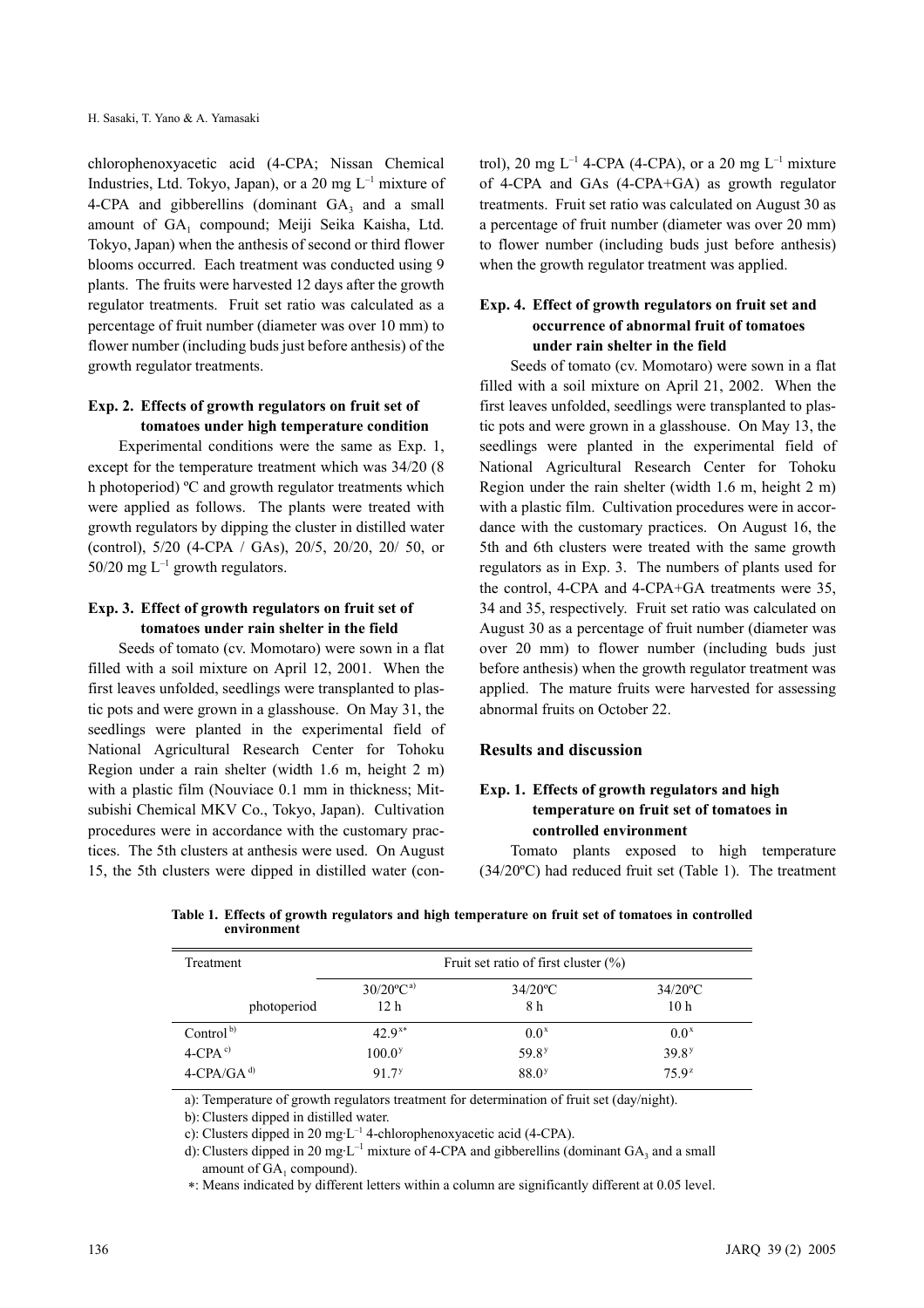with 4-CPA induced fruit set; however, it was also affected by high temperature. For the condition at 34/20ºC with 10 h photoperiod (exposure to high temperature for a longer period), the fruit set ratio was reduced to 39.8%. Growth regulator treatments with the mixture of 4-CPA and GAs induced a greater fruit set ratio at 34/20ºC compared to 4-CPA treatment alone. The observation that high temperature reduced the fruit set coincides with the results of Iwahori and Takahashi<sup>4</sup> that the tomato flowers, one to three days after anthesis are especially sensitive to high temperature and fail to set fruits. Abdul-Baki and Stommel<sup>1</sup> reported that no fruit set occurred in the most heat-sensitive genotypes of tomato under high temperature (35/20ºC).

Results of the study showed that under high temperature the combination of 4-CPA and GAs induced fruit set to some extent. Early fruit growth was suppressed by uniconazole treatment and the application of  $GA_3$  may reverse this action to some extent<sup>5</sup>. Nester and Zeevaart<sup>8</sup> observed that in tomatoes which are gibberellin-deficient mutants, completion of flower bud development and fruit set requires gibberellin. On the other hand, Kuo and Tsai<sup>6</sup> reported that high temperature treatment decreases the levels of auxin- and gibberellin-like substances, especially in floral buds and developing fruits of tomato. Therefore, shortage of auxin and gibberellins could cause the reduction of fruit set under high temperature. Then it is assumed that treatments of the combination of 4-CPA and GAs reduce the high temperature inhibition in tomato fruit set.

## **Exp. 2. Effects of growth regulators on fruit set of tomatoes under high temperature condition**

Control plants had a lower fruit set ratio under high temperature (34/20ºC) (Fig. 1). In the conditions of the present experiment, 4-CPA with concentrations ranging from 5 to 20 mg  $L^{-1}$  induced fruit set. Addition of 20 mg  $L^{-1}$  GAs to 4-CPA induced the highest fruit set ratio under high temperature, except for the addition to 50 mg  $L^{-1}$  4-CPA.

## **Exp. 3. Effect of growth regulators on fruit set of tomatoes under rain shelter in the field**

From August 13 (2 days before treatment) to August 22, 2001 (7 days after treatment), the average daily maximum temperatures of the environment near the 5th clusters was about 31.5ºC and that of the air was about 29.5ºC. The control treatment showed a fruit set ratio of 54% while the 4-CPA treatment increased the ratio to 67% (Fig. 2). Moreover, treatment with the mixture of 4- CPA and GAs promoted the fruit set ratio to 88%. It is not clear if the temperature condition during the experiment was enough to induce the high temperature inhibition in tomato. The fruit set of the control treatment was lower than that of the 4-CPA treatment. This suggests that growth regulators could induce the fruit set in tomato under the rain shelter during the summer season.

# **Exp. 4. Effect of growth regulators on fruit set and occurrence of abnormal fruit of tomatoes under rain shelter in the field**

The average daily maximum temperatures of the environment near the 5th clusters from 14 August 2002 (2 days before treatment) to 23 August (7 days after treatment) was about 29.6ºC and that of the air was about 26.8ºC. In this experiment, the growth regulator treat-



**Fig. 1. Fruit set ratio in tomatoes affected by growth regulator treatments in controlled environment (34/20ºC)**